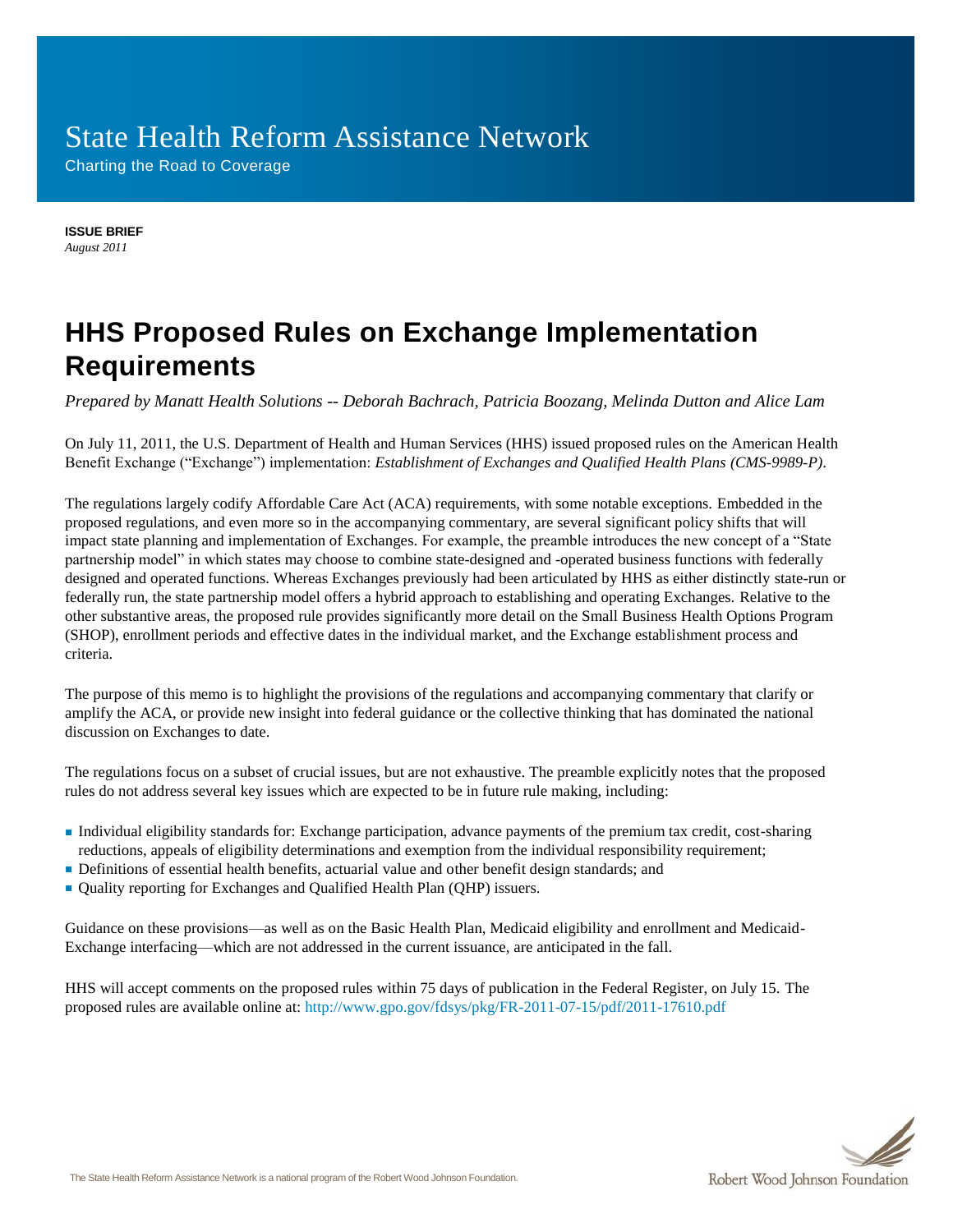## **EXCHANGE ESTABLISHMENT**

- **Exchange Approval Process and Conditional Approvals.** *(Preamble: Sec. II.A.2.b; Regulatory Text: §155.105)* The proposed rule provides that states electing to establish an Exchange must (1) submit to HHS an "Exchange Plan" describing how its Exchange meets federal standards and (2) demonstrate operational readiness through a readiness assessment conducted by HHS. The rule articulates a new concept of "conditional approval," allowing HHS to presume a State Exchange will be operational by January 1, 2014 where it is able to demonstrate progress toward, but not complete readiness for Exchange operations by the statutory HHS approval deadline of January 1, 2013. The concept of conditional approval is a departure from the expectation set by HHS to date that states must demonstrate full implementation capacity for all Exchange functions by 2013 or risk HHS intervention to establish a federal exchange in the state. HHS would work with and monitor conditionally approved states until they are fully approved or their conditional approval is revoked. A state electing to operate an Exchange as of January 1, 2014 must have an approved or conditionally approved Exchange Plan by January 1, 2013. Without such approval HHS will implement a federally facilitated Exchange.
- **Changes to Exchange Plans** *(Preamble: Sec. II.A.2.b; Regulatory Text: §155.105)*. The rule requires that states notify HHS in writing of any substantial changes to Exchange Plans. Supporting commentary suggests that HHS is considering use of a State Plan Amendment (SPA) process similar to the process in place for Medicaid and CHIP as the vehicle for Exchange Plan changes. HHS seeks comment on the SPA approach.
- **Post-2014 Exchange Launch and Termination** *(Preamble: Sec. II.A.2.c; Regulatory Text: §155.106)*. The draft rule presents a more fluid picture of the timeline for state election to run Exchanges than that articulated in statute. Specifically, the rule would permit states to begin or cease Exchange operations after 2014. This does not however change the ACA requirements that: (i) a "federally facilitated" exchange will be established in states that do not elect to operate exchanges in 2014; and, (ii) Exchange establishment funding is not available after 2014. States electing to begin or terminate its Exchange after January 1, 2014 would be required to work with federal officials to transition from or to the federally facilitated Exchange, beginning at least 12 months in advance of the change.
- **State-Federal Partnerships** *(Preamble: Sec. II.A.2)*. Commentary supporting the proposed regulation articulates a new option for states to establish Exchange functionality through partnership with the federal government. Specifically, HHS contemplates partnership models through which states combine state-designed and operated business services with federally provided services. These models would reflect a hybrid of the two Exchange establishment options articulated in statute: State Exchange and Federal Exchange.
- **Governance** *(Preamble: Sec. II.A.2.d; Regulatory Text: §155.110)*. The proposed rule articulates new guidance to states with respect to Exchange Governance Board composition.
	- o **Conflicts**. States are prohibited from establishing Exchange boards where a majority of representatives have conflicts of interest. The regulations define conflicted members to include representatives of insurance issuers, agents or brokers or other individuals licensed to sell health insurance. HHS expresses these limitations as a minimum federal standard and invites comment on whether additional categories of representatives with potential conflicts of interest should be further specified.
	- o **By-Laws.** The proposed rules also require Exchanges that are operating as independent state agencies or not-forprofits entities to have a governing board; formal, publicly adopted operating charters or by-laws; regular public meetings announced in advance; and publicly available governance principles addressing ethics, transparency, accountability and conflicts standards.
	- o **SHOP Governance.** While the proposed rules acknowledge the option to create a separate governance structure for the individual and SHOP Exchanges, the preamble expresses a preference for a single structure, and the proposed rules requires coordination between the two.
- **Existing Health Insurance Exchanges** *(Preamble: Sec. II.A,2.h; Regulatory Text: §155.150)*. The proposed rule codifies the ACA's compliance provisions with respect to existing State Exchanges. The ACA says that to be eligible for the presumption of compliance, existing Exchanges must "insure a percentage of the population not less than the percentage of the population projected to be covered nationally after the implementation of the ACA." The preamble indicates that HHS will apply the projected coverage level of the U.S. population in 2016. The CMS Office of the Actuary currently estimates this level to be 93.6 percent while the Congressional Budget Office estimates the coverage level to be 95 percent.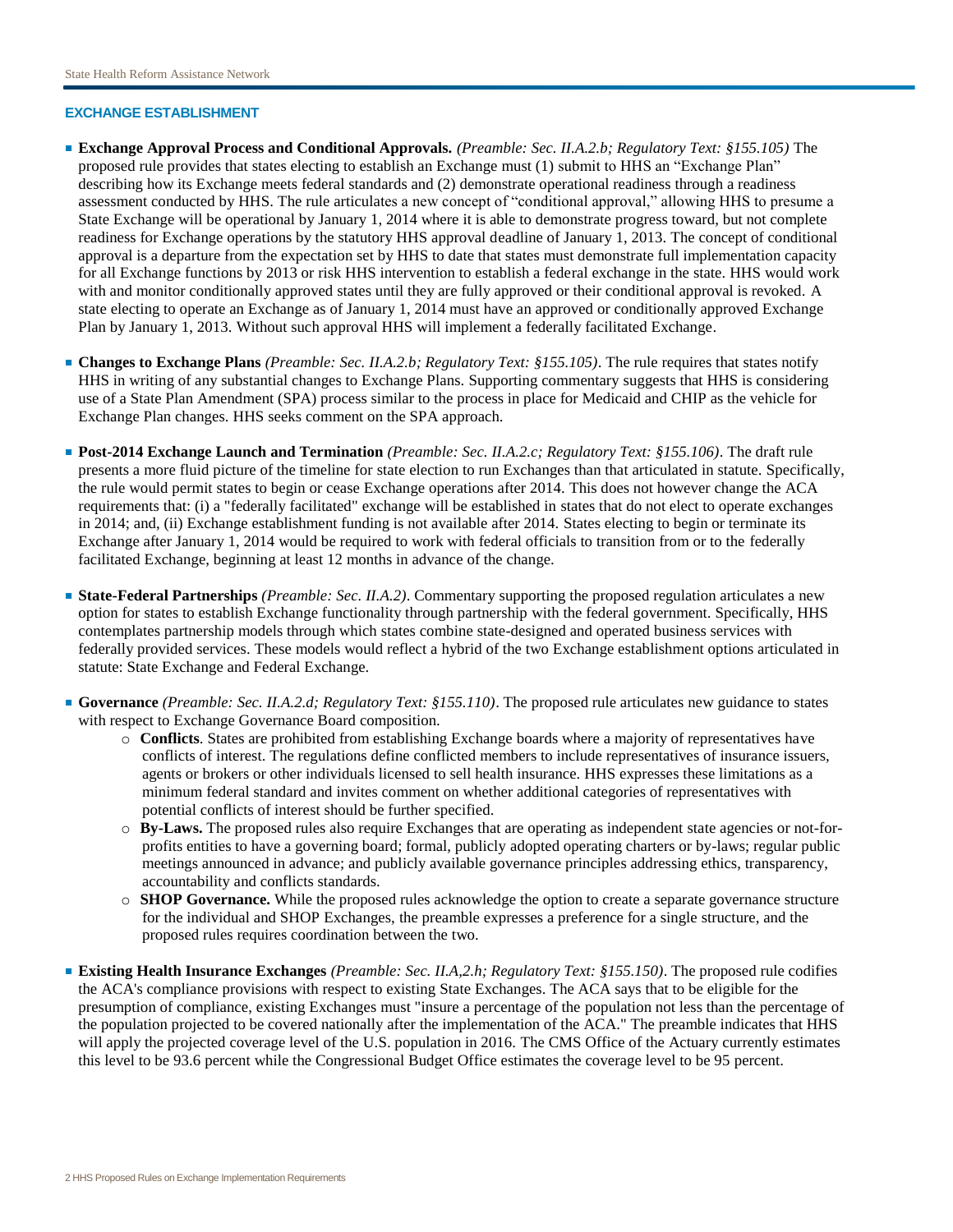■ **Financing** *(Preamble: Sec. II.A.2.i; Regulatory Text: §155.160)*. HHS proposes to require Exchanges to announce user fee assessments on issuers in advance of the plan year. HHS seeks comment on whether the final regulation should limit how and when user fees may be charged and whether such fees should be levied on an annual basis.

## **EXCHANGE FUNCTIONS**

- **Navigator Program (***Preamble: Sec. II.A.3.c; Regulatory Text: §155.210).* The proposed rule codifies the categories of entities that may function as Navigators including community groups, professional associations, unions and licensed brokers and agents. The rule further requires that the Exchange include entities from at least two of the eight categories specified. The proposed rule codifies the prohibition on using federal Exchange establishment funds to support the Navigator program. Notably, in the preamble discussion, HHS articulates that States may draw down federal Medicaid and CHIP administrative matching funds for Navigator activities targeted to Medicaid and CHIP populations.
- **Website** *(Preamble, Sec. II.A.3.b; Regulatory Text: §155.205).* The proposed rule provides further details on the information and services to be offered on Exchange websites and requiring that such information be available in plain language and accessible to individuals with limited English proficiency and disabilities. In the preamble discussion, HHS contemplates requiring functionality for users to store and access information on the website and seeks comment on this proposal. This feature would include allowing applicants and enrollees to store, access and update personal account information and application assisters – such as case workers, Navigators, agents and brokers – to maintain records of individuals they have assisted in the application process.
- **Individual Premium Payments** *(Preamble, Sec. II.A.3. f; Regulatory Text: §155.240).* The proposed rule articulates parameters for individual premium payments through the Exchange, while maintaining flexibility for Exchanges with respect to this function. The discussion articulates the three options for individual premium collection by the Exchange: (1) take no part in payment of premiums (individual pays premium directly to the QHP issuer); (2) create an electronic "passthrough" without retaining any of the payments; or, (3) collect premiums from enrollees and pay an aggregated sum to the QHP issuer. In all cases, Exchanges must permit enrollees to pay premiums directly to QHP issuers.
- **Privacy & Security** *(Preamble, Sec. II.A.3. g; Regulatory Text: §155.260).* The rule offers a number of general provisions related to privacy and security in lieu of detailed privacy and security standards. Specifically, the proposed rule clarifies that HHS will not adopt uniform privacy standards, rather it would allow each Exchange to comply with existing ACA and HIPAA guidelines as applicable and to tailor privacy and security policies. HHS also suggests that each Exchange engage in a "fact intensive" analysis of operations and functions in order inform development of those policies.

#### **INDIVIDUAL ENROLLMENT**

■ **Open Enrollment Periods and Coverage Effective Dates** *(Preamble, Sec. II.A.4.c; Regulatory Text: §155.410).* The proposed rule specifies timeframes and parameters for initial and annual open enrollment periods. HHS proposes an initial open enrollment period of October 1, 2013 through February 28, 2014, noting that it extends beyond the January 1, 2014 to allow for sufficient outreach and education. For coverage starting January 1, 2015, the proposed rule specifies an annual open enrollment period of October 15 through December 7. However, in the preamble, HHS also discusses an alternative timeframe of November 1 through December 15 and seeks comment on this alternative.

The proposed rule also defines coverage effective dates. HHS limits coverage effective dates to the first of the month with specific exceptions for births and adoptions. This policy raises questions for maintaining continuity of coverage for individuals losing coverage at other times during the month.

■ **Special Enrollment Periods** *(Preamble, Sec. II.A.4.d; Regulatory Text: §155.420*). ACA requires special enrollment periods for qualified individuals experiencing certain triggering events including loss of minimum essential coverage, change in citizenship or immigration status, change in eligibility for premium tax credits or cost sharing or other "exceptional circumstances." HHS imposes limitations on "loss of coverage" triggers for special enrollment periods and highlights two policies designed to mitigate against adverse selection. The preamble discussion notes that HHS has restricted its definition of loss of coverage to "minimum essential coverage" reasoning that those individuals enrolled in less than minimum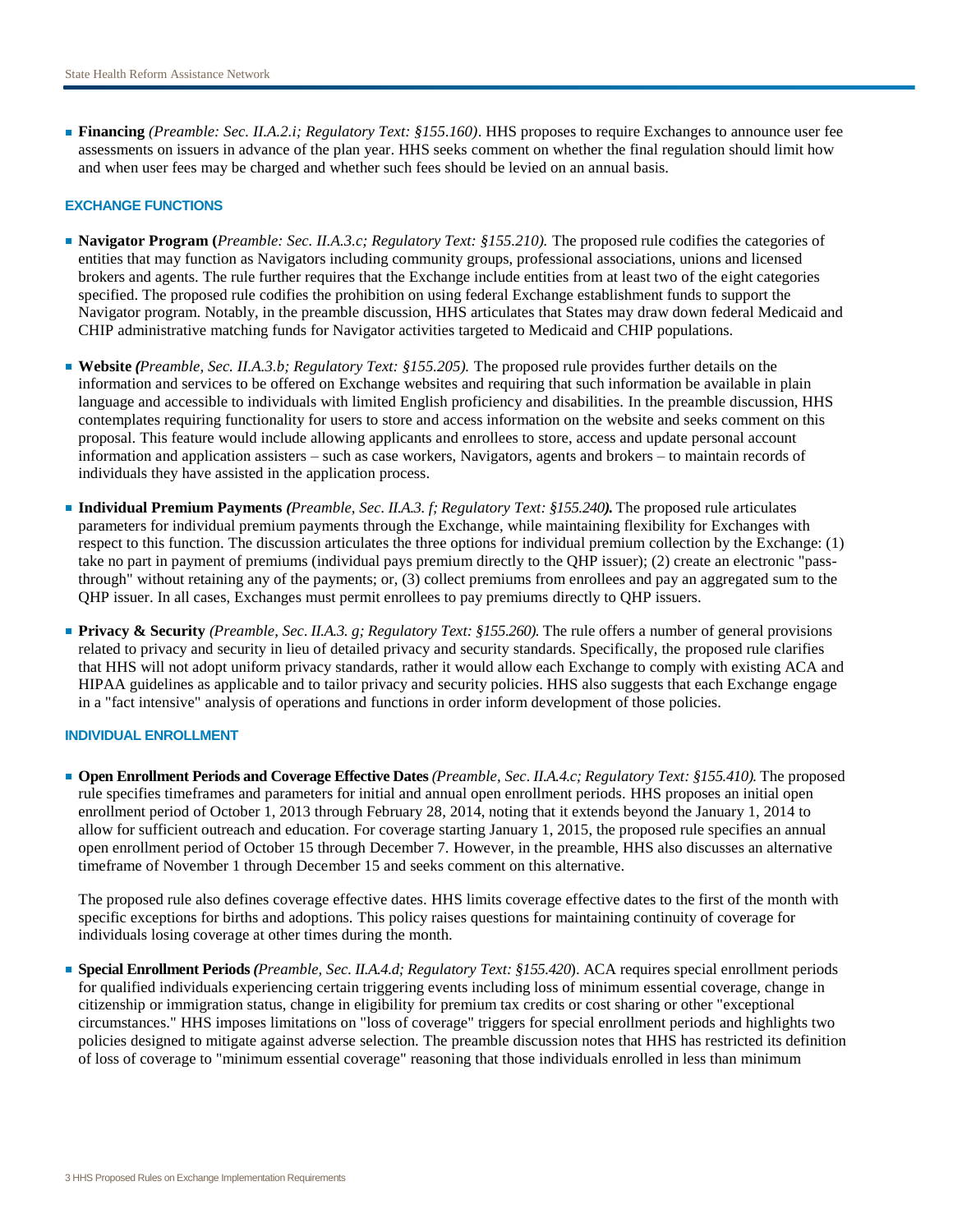essential coverage could wait until experiencing a significant health care need to trigger the use of a special enrollment period to enroll. In addition, for individuals currently enrolled in a QHP seeking to change plans in a special enrollment period and who have not experienced a change in their premium tax credit or cost sharing reduction levels, HHS restricts their change in plans to QHPs within the same level.

■ **Termination of Coverage** *(Preamble, Sec. II.A.4.e; Regulatory Text: §155.430).* The proposed rule outlines parameters on the termination of QHP coverage. HHS proposes to allow individuals to voluntarily terminate QHP coverage with adequate notice to the Exchange or the QHP. HHS also proposes conditions in which QHP coverage may be terminated for the individual, which include: ineligibility for QHP coverage; non-payment of premiums by the individual; and decertification or termination of the QHP. In the case of voluntary termination of coverage by the individual, effective date for the termination of coverage as a reasonable timeframe following notice of the individual. In the case of Exchange- or QHPinitiated termination of coverage, HHS proposes that the coverage end a month following notice of termination to the individual.

## **SMALL BUSINESS HEALTH OPTIONS PROGRAM (SHOP)**

- **SHOP Flexibility** *(Preamble, Sec. II.A.5.b; Regulatory Text: §155.705)*. The proposed rule provides new flexibility with respect to employer choice requirements in the SHOP. As required by the ACA, the SHOP must allow an employer to select a level in which all QHPs are made available to employees. The proposed rule further provides that the SHOP may permit participating employers to select one or more QHPs to offer as coverage to their employees. HHS specifically seeks comment on this latter provision, which in statute appears to apply to large employers, but in the proposed rule has been extended to small employers.
- **Uniform Enrollment Timeline** *(Preamble, Sec. II.A.5.e; Regulatory Text: §155.720).* The proposed rule delegates responsibility to the SHOP to establish a uniform timeline relating to employer enrollment in the SHOP and employee enrollment in QHP coverage. These activities include: determination of employer eligibility to purchase coverage in SHOP; employer selection of level of coverage and QHPs; and determination of employee eligibility for enrollment in QHP coverage. HHS notes in the preamble discussion that due to the rolling enrollment process for employers, the timeline will be standardized to the plan year as opposed to the calendar year timeline applicable to individuals.
- **Employer Enrollment Periods** *(Preamble, Sec. II.A.5.f; Regulatory Text: §155.725).* The proposed rule specifies that the initial open enrollment period for SHOP commences October 1, 2013. However, HHS notes in the preamble discussion that this date represents a "starting point" for employers to begin participation in the SHOP. The proposed rule further requires the SHOP to establish a rolling enrollment process so that employers are able to enter a SHOP at any point during the year. The rolling enrollment process is intended to match the enrollment process for the small group market outside of the SHOP and HHS reasons that small employers are more likely to join the SHOP with the flexibility of a rolling open enrollment period rather than a single annual open enrollment period. The proposed rule specifies that the employer's plan year consists of the 12-month period beginning with the coverage effective date.
- **Employee Enrollment Periods** *(Preamble, Sec. II.A.5.f; Regulatory Text: §155.725*). The proposed rule requires the SHOP to establish annual open enrollment periods for employees which, due to the rolling enrollment process, standardized to the plan year. HHS further requires the SHOP to ensure that employees hired outside of the open enrollment period are provided with a specified timeframe to seek coverage when they start their employment.
- **Premium Aggregation** *(Preamble, Sec. II.A.5.b; Regulatory Text: §155.705).* In contrast to the flexibility offered in the individual Exchange, the proposed rule requires SHOP to perform premium payment administration duties. The statute is silent in this regard, but the discussion indicates that HHS reasons this policy to be an administrative simplification for employers.
- **Rate Setting** *(Preamble, Sec. II.A.5.b; Regulatory Text: §155.705).* The proposed rule specifies standards for rates and rate changes. HHS requires that the SHOP confine QHP issuer rate changes to a uniform timeframe that is either quarterly, monthly or annually, with rate changes occurring during the year applying only to new coverage and annual renewals. HHS invites comment on whether it should allow more or less restrictive timeframes.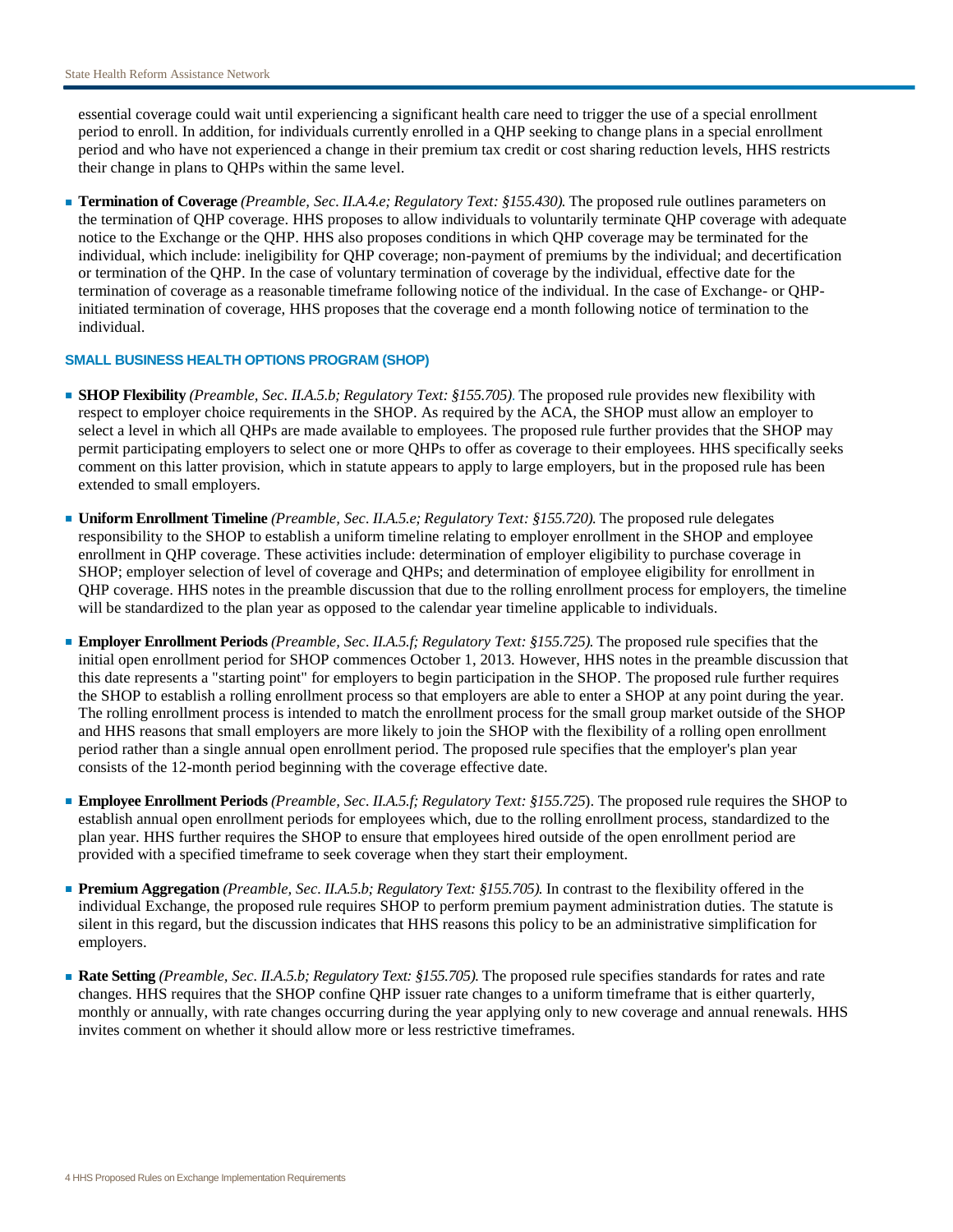■ **Minimum Participation Standards** *(Preamble, Sec. II.A.5.b).* In the preamble discussion, HHS contemplates issuers' minimum participation rules, a common tool used protect issuers against adverse selection. HHS invites comment on whether QHPs offered in the SHOP should be required to waive application of these rules on an issuer or plan basis or whether application of minimum participation rules should be permitted, how that rate should be calculated, and whether that should be codified in federal regulations.

## **ACCREDITATION AND CERTIFICATION STANDARDS FOR QHPS AND QHP ISSUERS**

- **Distinction Between Plans And Issuers** *(Preamble, Sec. II.A.6.e; Regulatory Text: §155.20)*. The proposed rules make a distinction between a QHP that is certified to be offered through an Exchange and a QHP issuer which is an issuer that is subject to the requirements related to the offering of QHPs through the Exchange. In other words, a QHP is a product—an offering from an insurance issuer. This distinction is critical as discussed below with respect to the ACA's accreditation requirement.
- **QHP Accreditation** *(Preamble, Sec. II.A.6.e; Regulatory Text: §155.1045).* The preamble to the rules describes the accreditation requirement as a "seal of approval," indicating that a QHP issuer meets minimum standards of quality and consumer protection. The proposed regulations interpret the ACA's accreditation requirement as applying to issuers, not QHPs, and specifically requires states to establish an accreditation timeline. Noting that the ACA does not set a deadline by which a QHP issuer must be accredited, the preamble encourages states to provide a sufficiently long grace period to accommodate issuers that may be seeking accreditation for the first time. This interpretation allows pure-play Medicaid managed care entities to secure certification of their QHPs even while they seek accreditation as a QHP issuer.
- **Certification Criteria** *(Preamble, Sec. II.A.6.a; Regulatory Text: §155.1000)*. The proposed rule provides minimum certification requirements to ensure that QHPs in all Exchanges meet minimum standards of quality and value, while allowing states to impose additional requirements tailored to local market conditions. Tracking the language of the ACA, the Exchange may only certify a QHP where it first determines that the QHP's participation in the Exchange is in the interest of consumers and small employers. The preamble suggests additional selection criteria a state might want to consider including: reasonableness of the QHP's cost; past performance of the issuer; quality improvement activities; enhancement of provider networks; service areas; and premium rate increases.
- **Recertification And Decertification** *(Preamble, Sec. II.A.6.i – II.A.6.j; Regulatory Text: §155.1075, §155.1080)*. An Exchange must establish a process for monitoring and recertifying QHPs and decertifying QHPs that no longer meet Exchange certification requirements. The preamble notes that the Exchange has the discretion to recertify QHPs annually or on a less frequent basis and seeks comments as to whether CMS should impose set time limits for recertification.
- **Multi-State Plans** *(Preamble, Sec. II.A.6.b; Regulatory Text: §155.1010)*. The ACA requires the Federal Office of Personnel Management to contract with health insurance issuers to offer at least two multi-state plans. HHS interprets the ACA's multi-state provisions to require Exchanges to accept these plans as QHPs without applying additional certification elements.
- **QHP Rate Increase Justification** *(Preamble, Sec. II.A.6.c; Regulatory Text: §155.1020*). QHP issuers must provide the Exchange with a justification for any rate increase for a QHP prior to implementing the increase and the Exchange must consider that justification in determining whether to certify or recertify a QHP. The preamble acknowledges that many state insurance agencies operate rate review programs and notes that such programs should be leveraged by the Exchange to avoid duplication and encourage collaboration.
- **Network Adequacy** *(Preamble, Sec. II.A.6.f; Regulatory Text: §155.1050).* The proposed rule compels QHPs to comply with network adequacy requirements established by the Exchange. The preamble notes that network adequacy requirements should be responsive to a states' particular geography, demographics and market conditions, and solicits comments as to whether additional federal quantitative or qualitative standards would be appropriate in evaluating QHP network sufficiency. Comment is also sought as to what additional standards might be imposed to ensure that enrollees in medically underserved areas have adequate access. Recognizing that primary care access may be a challenge, the preamble encourages states and Exchanges to consider broadly defining the types of providers that furnish primary care services.